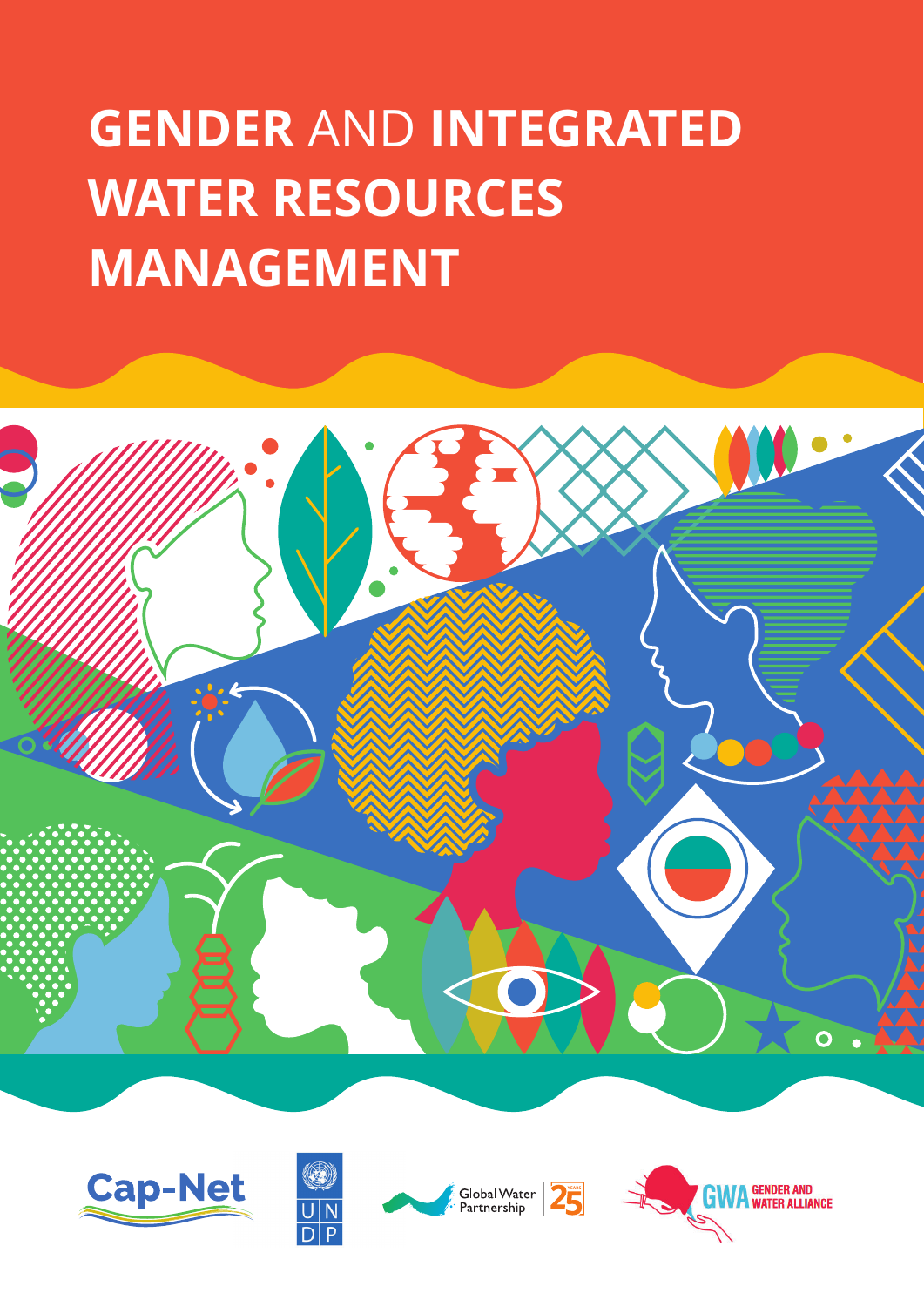# **Integrated Water Resources Management and Gender Training Course**

#### **About this course**

Fresh water is becoming increasingly scarce across the world, while remaining a daily basic need for all. Decisions about the different uses of water are overshadowed by men, while the actual use of water is mostly by women for their families, exacerbating this disparity. Being aware of this reality makes it difficult to ignore the need for integrated water resources management (IWRM) through a gender-inclusive approach.

As the effects of climate change worsen globally, the importance of integrating gender perspectives when applying an IWRM approach to climate change adaptation initiatives becomes ever more pressing. Using this as an opportunity to address existing gender norms can in turn build more inclusive and resilient societies.

Over the last 40 years, evidence shows that simply including women and other vulnerable participants in decision-making processes is not sufficient to ensure their meaningful participation. Women and vulnerable people of any society face a set of obstacles (social, cultural, economic, even physical) that can prevent them from fully participating. Participatory water management and development gives women and men opportunities for empowerment and decision-making power over their own lives, livelihoods, and surroundings. To effectively manage initiatives, progress needs to be monitored, using qualitative and quantitative indicators. Inclusive monitoring is a participatory exercise with the involvement of all who benefit and suffer from the activities, allowing for opportunities to learn and adjust the course of the work that we do.

Gender and water resources are intrinsically linked. As such, we need to learn how to apply sustainable and inclusive water resources management to ensure resilience in a world of changing climate, with meaningful participation of all stakeholders. Guided by the [Why Gender Matters in](https://cap-net.org/why-gender-matters-a-tutorial-for-water-managers-2014-popular-pdf-version/)  [IWRM](https://cap-net.org/why-gender-matters-a-tutorial-for-water-managers-2014-popular-pdf-version/) training manual, this course unravels the existing challenges faced by vulnerable groups when dealing with water, demonstrates how the two are connected, explains the benefits of addressing them in an integrated way, and presents comprehensive tools on how to achieve this. An abundance of case studies and lessons learned are shared to provide concrete examples which can be tailored and adapted to suit practitioners' needs.

# **Objective**

The course aims to improve practitioners' understanding of the benefits of integrating gender meaningfully through integrated water management practices.

The course discusses the tools required to fully integrate women and vulnerable participants, and the potential negative impacts of ignoring gender components when planning for water and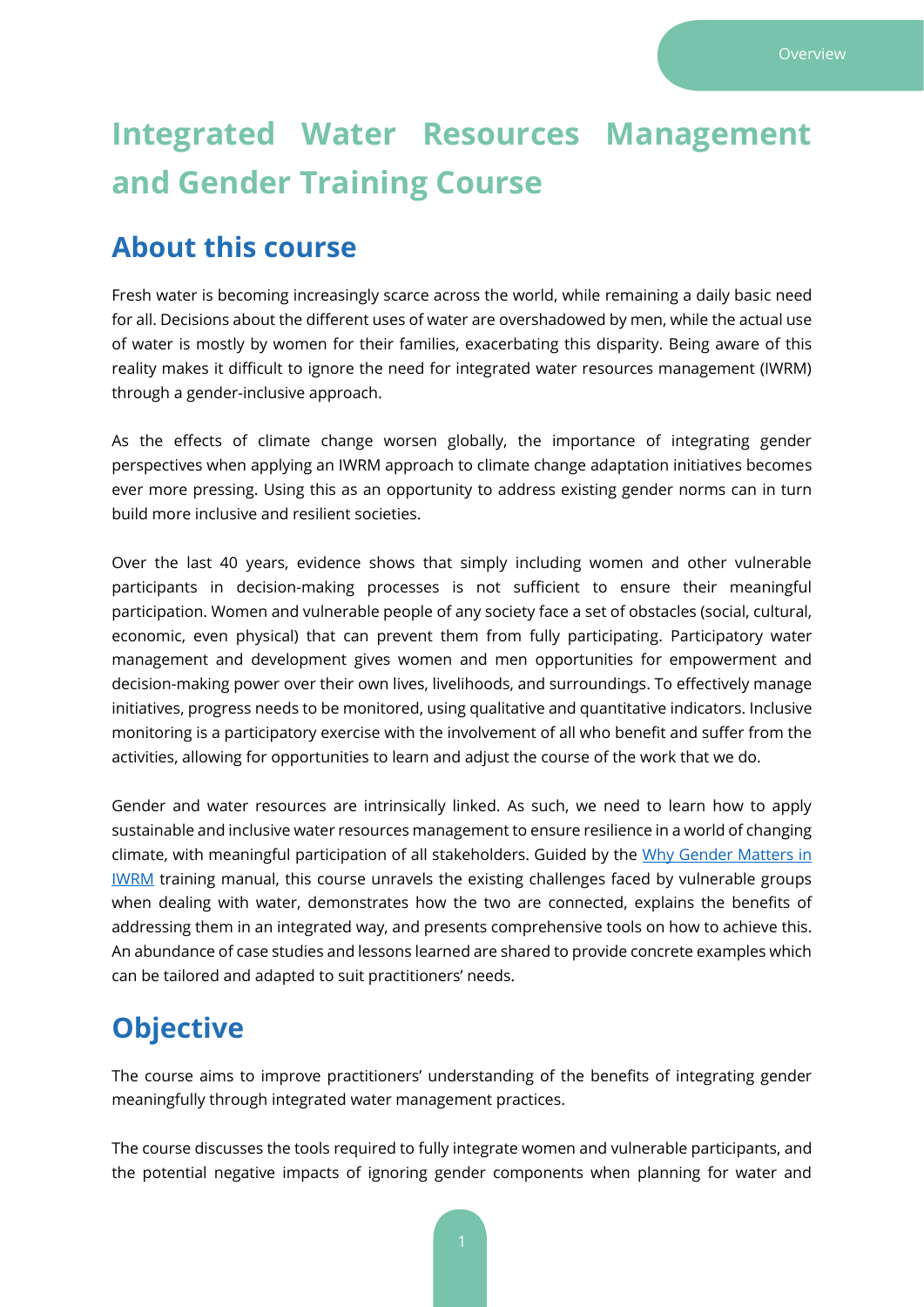sanitation, climate resilient measures, and inclusive participation in the water sector. The modules provide examples of tools and practical ways forward, as well as real-life case studies. The various monitoring and gender-specific indicators are also discussed.

By the end of the course, participants will be able to design and implement integrated and inclusive interventions in the water sector which ensure strong recognition of marginalised groups, leverage their knowledge towards adaptive measures to climate change, and work towards inclusive representation and access for sustainable management practices.

# **Learning objectives**

The course will enable participants to:

- **E** Understand different water uses through an IWRM approach, the need to integrate gender and diversity, and how to do so.
- Understand the basic gender concepts and the four interacting elements of empowerment.
- **·** Implement IWRM using a gender-integrative approach.
- **•** Understand the adverse effects of climate change on water and specifically on vulnerable groups.
- Grasp the benefits of incorporating a gender-inclusive approach to climate change adaptation in the context of water resources management.
- Integrate gender into water and climate change adaptation responses.
- Acquire a basic overview of the history and types of participatory approaches in the context of development interventions and decision-making processes in both natural and water resources management.
- **E** Understand the obstacles that women and vulnerable groups face in order to participate in any decision-making processes.
- Understand the positive impact of inclusive decision-making processes on development and on IWRM more particularly and how to use existing guidelines for ensuring meaningful participation.
- Understand the need for gender-disaggregated data collection in water-related programmes or projects, and how to develop inclusive indicators.
- **E** Understand the importance of participatory monitoring, and how to do so effectively.
- **•** Apply different tools for gender-inclusive monitoring, know where to find them, and which one(s) to select.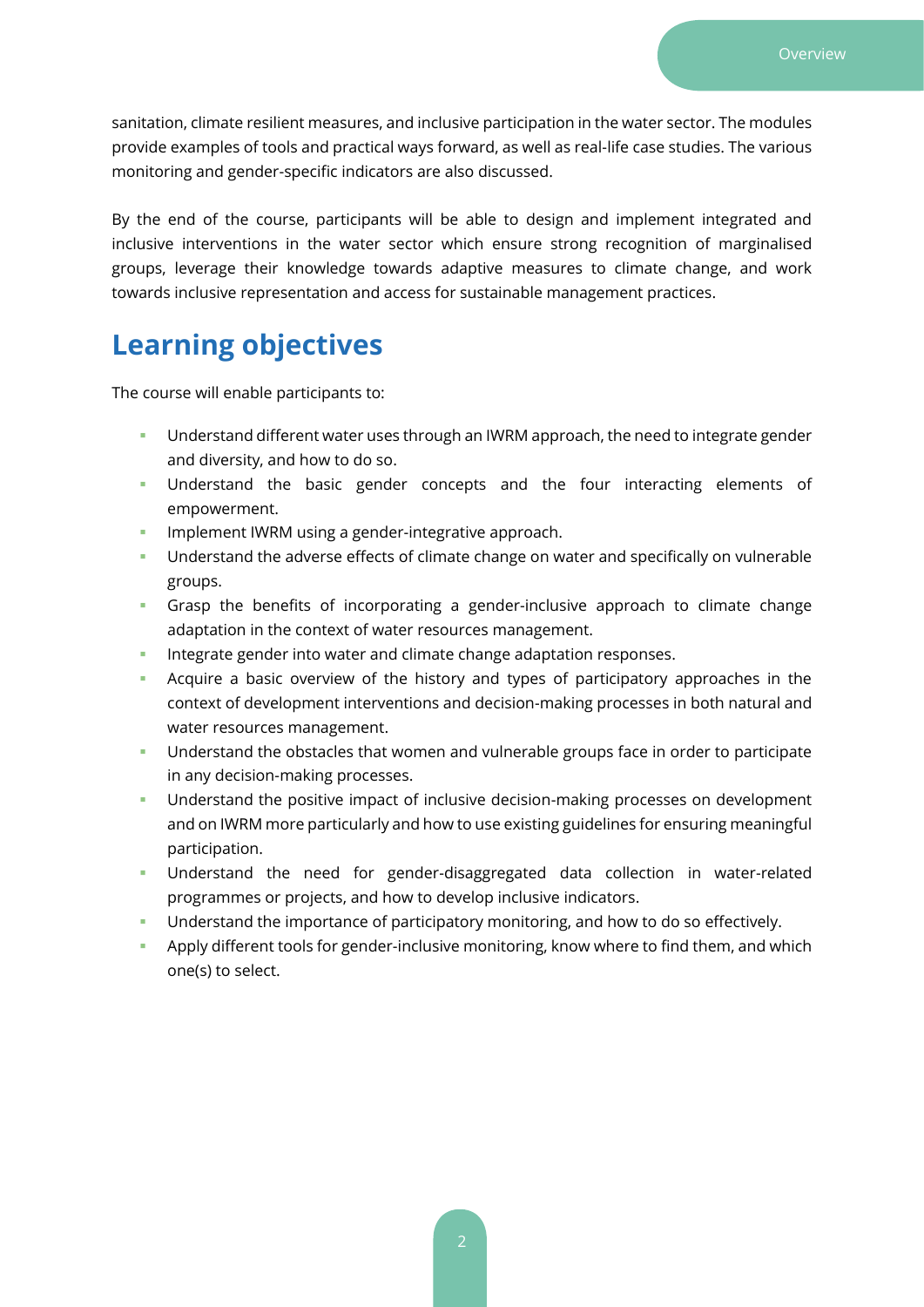#### **Course structure and contents**

The course contains the following modules:

- 1. Introduction to Gender and Integrated Water Resources Management.
- 2. Gender, Water, and Climate Change.
- Gender, Water, and Meaningful Participation in Decision-making Processes.
- Gender-disaggregated Data and Monitoring IWRM.

Each module consists of mandatory readings based on the training manual and is complemented by additional resources: videos, websites, case studies, and suggested readings. Participants are invited to share their experiences and questions through dedicated discussion forums in each of the modules. Answering multiple-choice questions at the end of each module is a prerequisite to completing each module and advancing to the next module.

Course participants will interact with their peers in rich forum discussions to connect the course contents with their own experiences and challenges.

#### **Course contents**

The contents of modules 1 and 2 are guided by the training manual, "[Why Gender Matters in](https://cap-net.org/why-gender-matters-a-tutorial-for-water-managers-2014-popular-pdf-version/)  [IWRM](https://cap-net.org/why-gender-matters-a-tutorial-for-water-managers-2014-popular-pdf-version/)" developed by Cap-Net and GWA.

Among other readings, participants will also be introduced to:

- **[Empowerment](http://genderandwater.org/en/gwa-products/capacity-building/empowerment-for-gender-equality/empowerment-four-interacting-elements-for-analysis-and-as-an-objective-for-development/at_download/file) (GWA, 2016).**
- **EXECT** [The gender dimension of water and climate change](https://www.siwi.org/publications/gender-dimension-water-climate-change/) (SIWI, AGWA, 2018).
- [Gender and the Environment and Climate](https://www.unep.org/explore-topics/disasters-conflicts/where-we-work/sudan/gender-and-environment) (UNEP, GWA 2018).
- **E** [Gender Equality](https://www.gwp.org/globalassets/global/about-gwp/publications/gender/gender-action-piece.pdf) and Inclusion in Water Resources Management (GWP, 2017).
- ["Natural resources, people and participation"](https://pubs.iied.org/sites/default/files/pdfs/migrate/G02104.pdf) (Pimbert, 2004).

#### **Participants**

Participants representing various stakeholder groups from the entire water sector globally are invited to take this course:

- Stakeholders and professionals forming part of water management, civil society, river basin, or international organisations; development programmes, members of UN organisations, and representatives of the private sector.
- **EXECTED** Sustainable Development Goals focal points and facilitators within national governments.
- **EXEC** Decision-makers, policy-makers, and high-level professionals and managers active in governmental bodies.
- **EXEC** Capacity developers active in the fields of integrated water resources management, climate action, gender mainstreaming, stakeholder engagement, monitoring and evaluation among others.